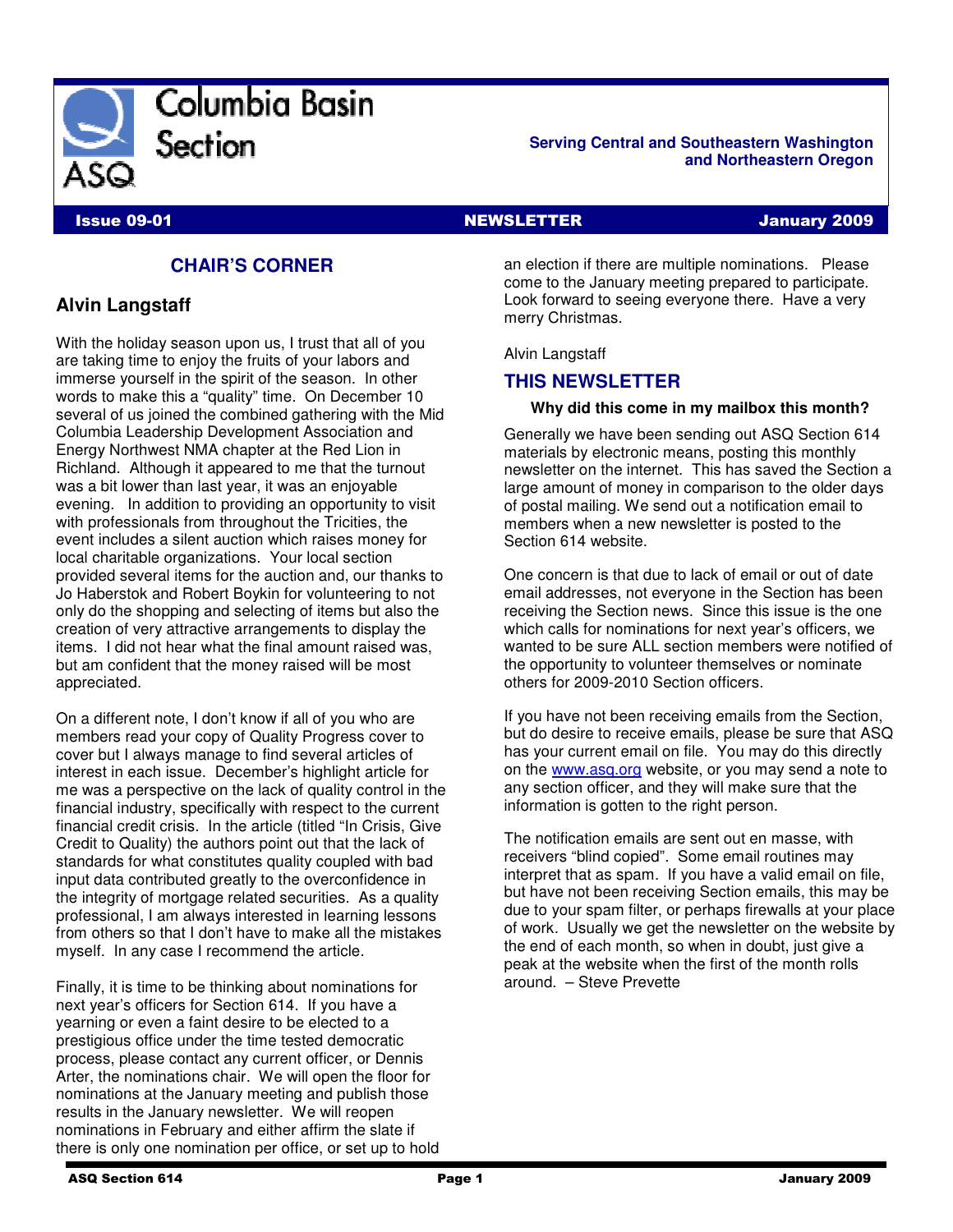

# **December 10, 2008 Meeting American Society for Quality Columbia Basin Section 614**



# **Integrated Internal Auditing**



**Dennis Arter Consultant, Trainer, Author** 

All management systems – quality, safety, environment, security, and even finance – are based on the principles of PDCA: Plan – Do – Check – Act. It seems reasonable they can be integrated and even audited as a whole. Past attempts to perform integrated audits suffered from a lack of auditor knowledge in the specialty areas. Using current tools and thought processes, these obstacles can be removed. The process approach forces the internal auditor to study and understand contributors to quality, safety, and environmental excellence. Teams with diverse skills can examine controls and implementation.

Integrated internal audits result in a higher level of stakeholder value and subsequent improvement. This presentation will cover the eight steps for conducting internal integrated audits.

#### *About the Speaker:*

Dennis Arter is an independent consultant and trainer. He instructs large and small firms in the fields of quality auditing and quality systems. He has served clients in the fields of government, manufacturing, chemicals, energy, food, research, aerospace, finance, medical devices, pharmaceuticals, and health care. H e has been auditing since 1975. Dennis has presented his course on quality auditing to over 9,000 people since 1980. He is the author of the classic text *Quality Audits for Improved Performance*, an ASQ Quality Press best-selling publication. He is an ASQ Fellow, former Board member, and active in the Customer-Supplier Division. Dennis has a degree in biochemistry from the University of Illinois and is a licensed mechanical engineer. He was on the team that developed the ASQ Certified Quality Auditor program and holds a CQA charter certificate. He has traveled extensively throughout the United States and Canada, as well as the United Kingdom, Ireland, Saudi Arabia, Bahrain, Peoples Republic of China, and South Africa. He resides in eastern Washington State with his wife of 38 years.

#### **Tuesday, January 6, 2009 LOCATION: Shilo Inn**  50 Comstock Richland, Washington **5:30 p.m.** - Check in/Networking and no-host cocktail service **6:00 p.m.** - Dinner **7:00 p.m**. – Presentation

#### **DINNER BUFFET:**

The Chef and crew at O'Callahan's Restaurant always provide a great – and varied – buffet dinner for us at the Shilo Inn. This usually includes two entrée choices, plus accompanying vegetable, a number of tasty salads, and a vegetable and/or fruit tray. Your choice of coffee, tea or decaf is included with dinner. And don't forget to save some room for dessert!

#### **Cost:**

\$ 17 ASQ members \$ 20 non-members \$ 5 presentation only

Reservations are requested by December 30. Send an e-mail to panda\_2@charter.net with your name, phone number, company affiliation, and type of reservation, or call Alvin at 371-2221.

NOTE: All no shows will be billed unless canceled 48 hours in advance. For more information about ASQ, our local section, and other upcoming events, please check our web site at www.asq614.org/.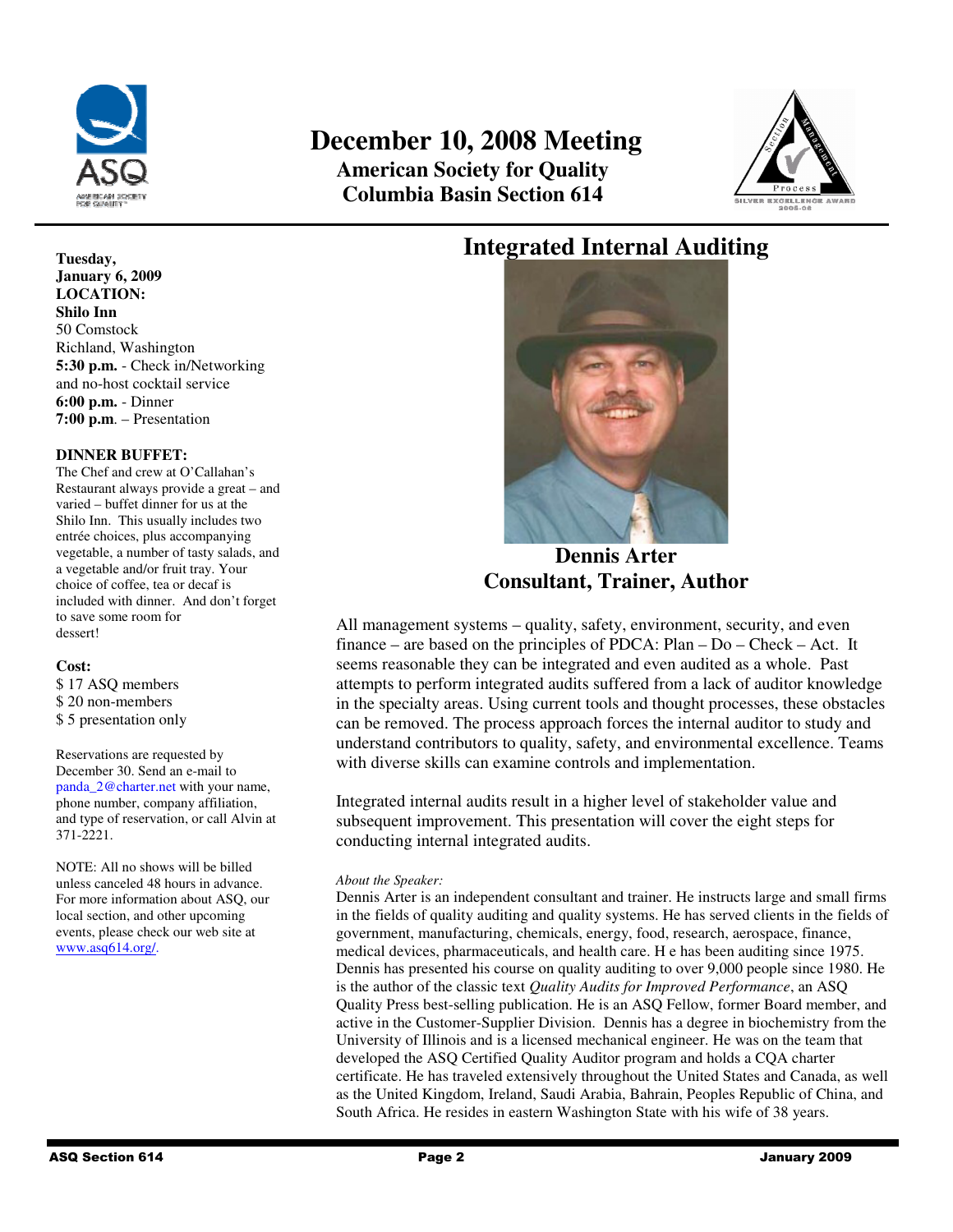#### **ASQ DECEMBER MEETING**

The December meeting was a joint holiday party with the Mid Columbia Leadership Development Association (formerly the National Management Association). Below are some pictures from the bash:



Chair Alvin Langstaff ponders the silent auction – which raised money for charities



Alvin and Section Vice Chair Jo Haberstok

#### **VICE CHAIR'S CORNER**

by Jo Haberstok

Happy Holidays to Everyone!

'Tis the season to be jolly, and what could be jollier than a very short column from me this month? Ho-ho-ho!

I'm writing this as I'm about to head out for a holiday luncheon with a couple of my gal pals, and then to finish up the last of my Christmas shopping. If I'm feeling really adventurous, I may even go to the local mall. Or maybe not. All that hustle and bustle can be a bit overwhelming sometimes.

But I do enjoy the holiday happy times. One thing I've noticed this year is that most of the people I've encountered in various retail and other stores – even at the larger malls – seem to be very customer-oriented. I've been pleasantly surprised by smiling faces and kind words in almost all the stores I've been in this season. Smiles are good!

So, for the holidays and the coming year, I wish you all lots of smiles. As the song says, "Have a holly, jolly Christmas!" And then there's my personal favorite this year, a slightly different take on Mariah Carey's famous

song... "All I want for Christmas is ... SHOES!"  $\heartsuit$ 

#### **Jo Haberstok**

EnRep, Inc. Vice Chair, ASQ Section 614

#### **SECTION MEMBERSHIP**

As of December 2, 2008 we have 80 members in our Section. There were no new Section members in November.

## **NOMINATIONS FOR SECTION 614 OFFICERS**

Nominations for Officers for the 2009-2010 ASQ year are now open. You may volunteer, or nominate someone else, to be Section Chair, Vice Chair, Secretary, or Treasurer.

You may provide you nomination to any Section Officer, or to Dennis Arter, the Nominations Chair. You may contact Dennis via email at dennis@auditguy.net or by phone at (509) 783-0377.